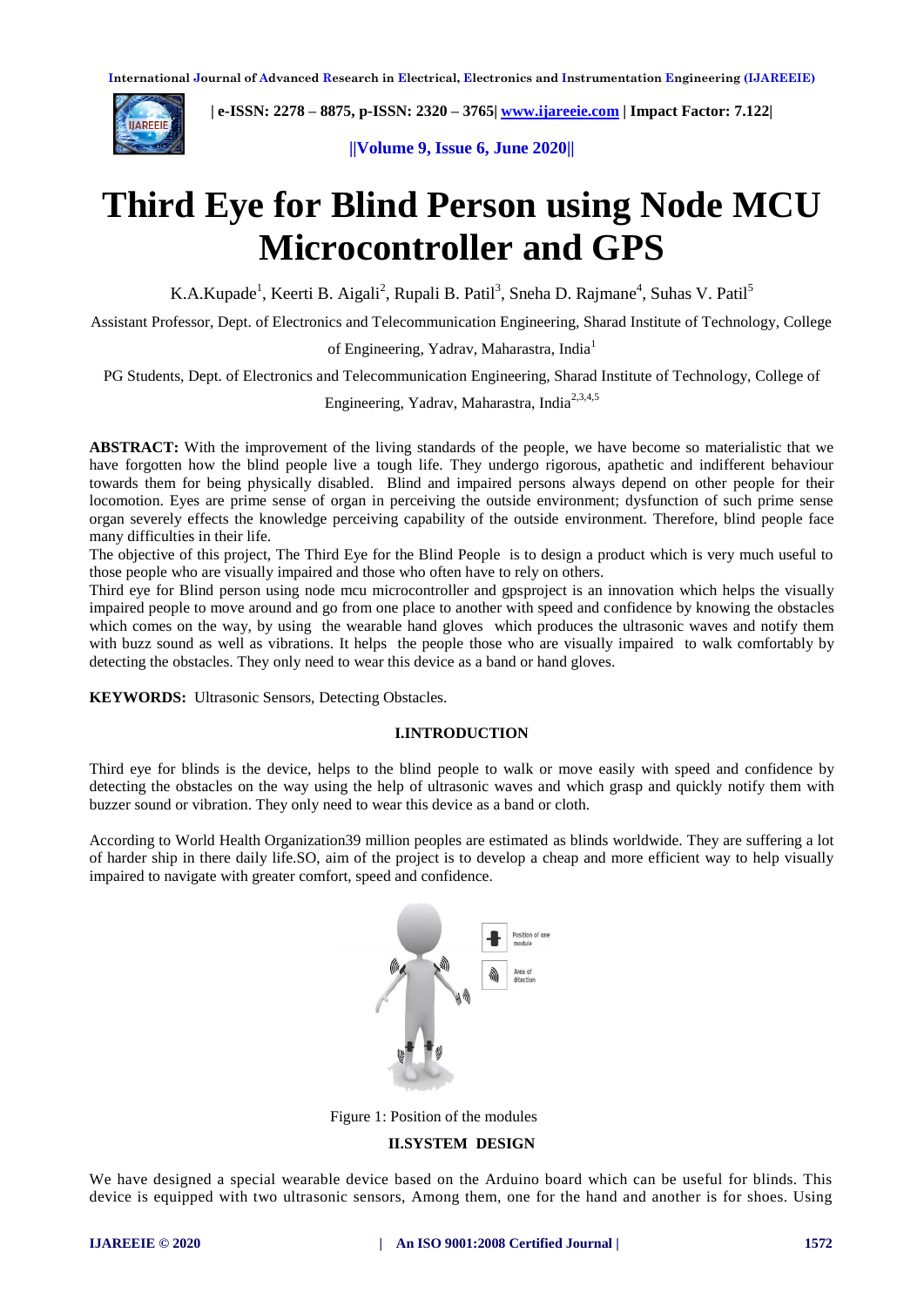**International Journal of Advanced Research in Electrical, Electronics and Instrumentation Engineering (IJAREEIE)** 



 **| e-ISSN: 2278 – 8875, p-ISSN: 2320 – 3765| [www.ijareeie.com](http://www.ijareeie.com/) | Impact Factor: 7.122|** 

### **||Volume 9, Issue 6, June 2020||**

the ultrasonic sensors blind can detect obstacles and the person can walk comfortably. When the ultrasonic sensor detects obstacles the device will notify to the user through vibrations and sound beeps. The intensity of buzzer beeping rate and vibrations of the vibrator motor increases with decrease in distance. it is totally automated device.

It consists of Node MCU microcontroller, Ultrasonic sensor, GPS module, Buzzer,Vibrator motor etc. The ultrasonic sensor, GPS module are interfaced with Node MCU microcontroller.

For obstacle detection we have used ultrasonic sensor while sensor will detects the any object very near to blind person it will provides the input to controller then controller will enable the buzzer and also vibrator motor for indication purpose.

To track the exact location of blind person when we send the request to controller for location it will enable the GPS then, by taking longitude and latitude values it will send it to user. By placing that values on Google map we can get exact location of person.

### **III.HARDWARE DESIGN**

**GPS :-**Global Positioning System is a satellite navigation system that furnishes location and time information in all climate conditions to the user. In this device the GPS tracks the location of the blind person. So, the benifit is family or close people of blind person can track the location, to find them if they miss the road.

To track blind person by using longitude and latitude values putting these google map,we can get current location of blind person.



Fig.1 : GPS Module

### **Ultrasonic Sensor :**

The HC-SR04 ultrasonic sensor uses sonar to determine distance to an object. It offers excellent non-contact range detection with high accuracy and stable readings in an easy-to-use package. It comes complete with ultrasonic transmitter and receiver modules.



Fig. 2 Ultrasonic Sensor

The Ultrasonic transmitter transmits an ultrasonic wave, this wave travels in air and when it gets detected by any material or obstacles on the way it gets reflected back toward the sensor this reflected wave is observed by the Ultrasonic receiver module. And it informs the buzzer and vibrator motor.

### **Node MCU Microcontroller:**

Node MCU is an open source [IoT](https://en.wikipedia.org/wiki/Internet_of_Things) platform. It includes [firmware](https://en.wikipedia.org/wiki/Firmware) which runs on the [ESP8266](https://en.wikipedia.org/wiki/ESP8266) [Wi-Fi](https://en.wikipedia.org/wiki/Wi-Fi) [SoC](https://en.wikipedia.org/wiki/System_on_a_chip) from [Espressif](https://en.wikipedia.org/w/index.php?title=Espressif_Systems&action=edit&redlink=1)  [Systems,](https://en.wikipedia.org/w/index.php?title=Espressif_Systems&action=edit&redlink=1) and hardware which is based on the ESP-12 module. The term "Node MCU" by default refers to the firmware rather than the development kits.

The ESP8266 is the name of a micro controller designed by Espress if Systems. The ESP8266 itself is a self-contained WiFi networking solution offering as a bridge from existing micro controller to WiFi and is also capable of running self-contained applications.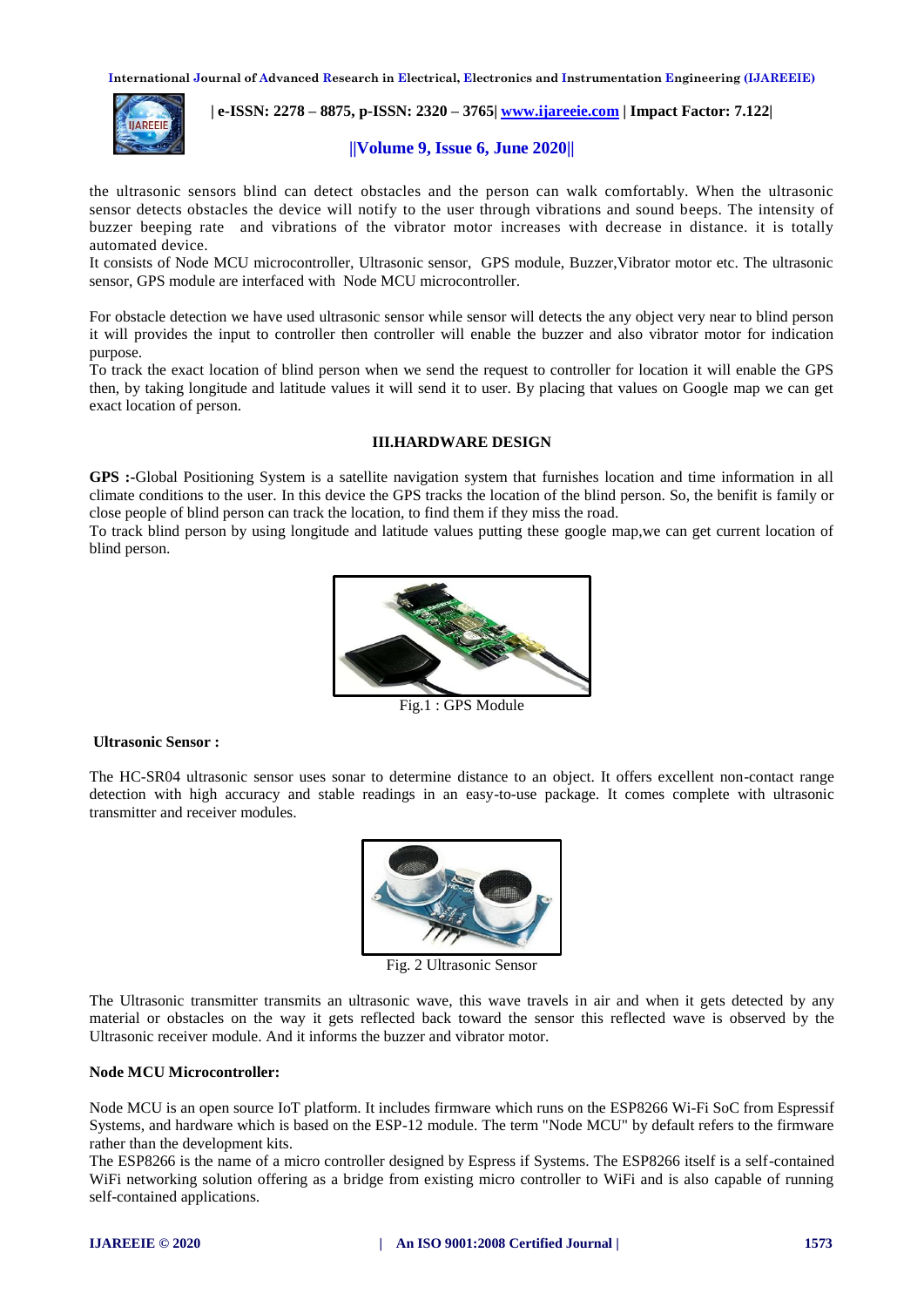**International Journal of Advanced Research in Electrical, Electronics and Instrumentation Engineering (IJAREEIE)** 



 **| e-ISSN: 2278 – 8875, p-ISSN: 2320 – 3765| [www.ijareeie.com](http://www.ijareeie.com/) | Impact Factor: 7.122|** 

**||Volume 9, Issue 6, June 2020||** 



Fig .3 Node MCU

### **Vibrator motor:-**

Vibrator motors are the main actuators for haptic feedback which is an inexpensive way to increase a product's value and differentiate it from the competition. In this device vibrator motor vibrates when the obstacles or object detected by ultrasonic sensors.

## **IV.RESULTS**



### **ADVANTAGES:-**

 $\triangleright$  Device is easy for visually impaired people and convenient as it will be a wearable device and thus will help the user in travelling and detecting the obstacles while walking.

 $\triangleright$  Light weight, so the blind person can carry everywhere, so the person can move anywhere with speed and confidence.

### **APPLICATIONS:-**

- The third eye for blind is a device, which gives the stick free and comfortable walk to blind people.
- The blind person can walk with confidance and independently.

### **IV.CONCLUSION**

Thus, design and architecture of the project is anew concept of Arduino based Virtual Eye for the blindpeople. It is a simple, light weight machine, cheap, efficient, easy to carry, configurable,easy to handle electronic system with amazing properties and advantages is proposed to provideconstructive assistant and support for the blind persons. It is able to scan ,senceanddetect the obstacles in the areas like left, right, and in front ofthe blind person regardless of its height or depth. so, with the help of our device the blind person can walk with confidence and without any problem.

### **REFERENCES**

1. Shraga Shovel, Iwan Ulrich, Johann Borenstien. NavBelt and the Guide Cane, IEEE Transactions on Robotics & Automation. 2003; 10(1):9-20.